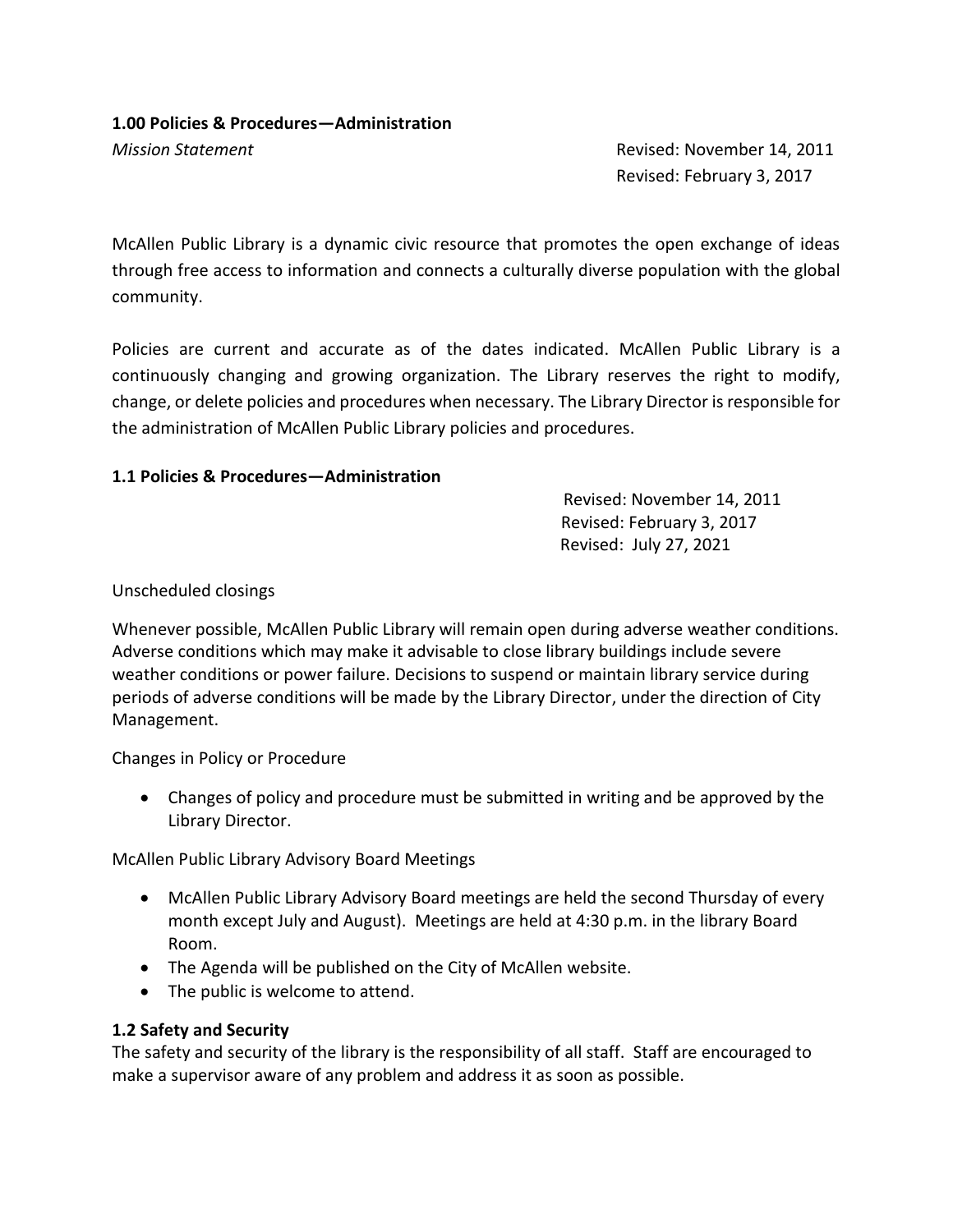Video surveillance cameras are installed as a tool to address specific security related problems, as a deterrent to criminal activity, and to assist officials with investigations.

The Library Director may close McAllen Public Library when, in his or her best judgment, conditions are such that they pose a safety risk or danger to staff and patrons. Library staff will take reasonable steps to ensure that children under the age of 16 years have safe passage home or will contact police or other safety officers. Simple first aid supplies and flashlights will be maintained at all locations.

In the absence of the Director, the following persons are responsible for the building: At Main, Assistant Directors; Department Supervisors; MLS in charge. At Branches, Branch Manager; Circulation Supervisor; MLS in charge.

Fire extinguishers will be serviced annually according to the date on each tag.

Smoking is not allowed anywhere in the building or within 25 feet of any entrance.

**1.3 Display, Distribution, and Exhibit of Posters, Fliers, Pamphlets, and Publicity Materials** This policy is meant to establish a limited public forum for the display, distribution, and exhibit of materials which promote the library's mission. Limited display space within the library requires that materials accepted for posting, display, distribution, or exhibit be governed by regulations listed below.

- Materials for display or distribution must be approved by the Assistant Director of Public Services or Reference Supervisor at the Main Library and by Branch Manages at the Branches.
- The library does not assume responsibility for keeping non-approved publications which have been taken down or removed.
- It is understood that the Library neither endorses nor sponsors the organization or activity described in the brochures, fliers, pamphlets, and other materials from nonlibrary entities displayed or distributed in the library.

# **1.4 Food and Drink Policy**

McAllen Public Library strives to create a welcoming, clean, and comfortable environment for all to enjoy. Consistent with this goal, food and drink are allowed in the library on a limited basis (see bullet points below) and should be consumed in a considerate and responsible manner.

Bottled water and covered hot beverages are welcome in the library's lobby and service areas. Food, either purchased at the café or an outside source, may be consumed at the café tables in the lobby, or, if purchased in the café, in the café itself or the lobby, but is not permitted inside the library's service areas or in the computer lab. Service areas are defined as those spaces past the internal entry doors that lead away from the lobby and into the carpeted spaces.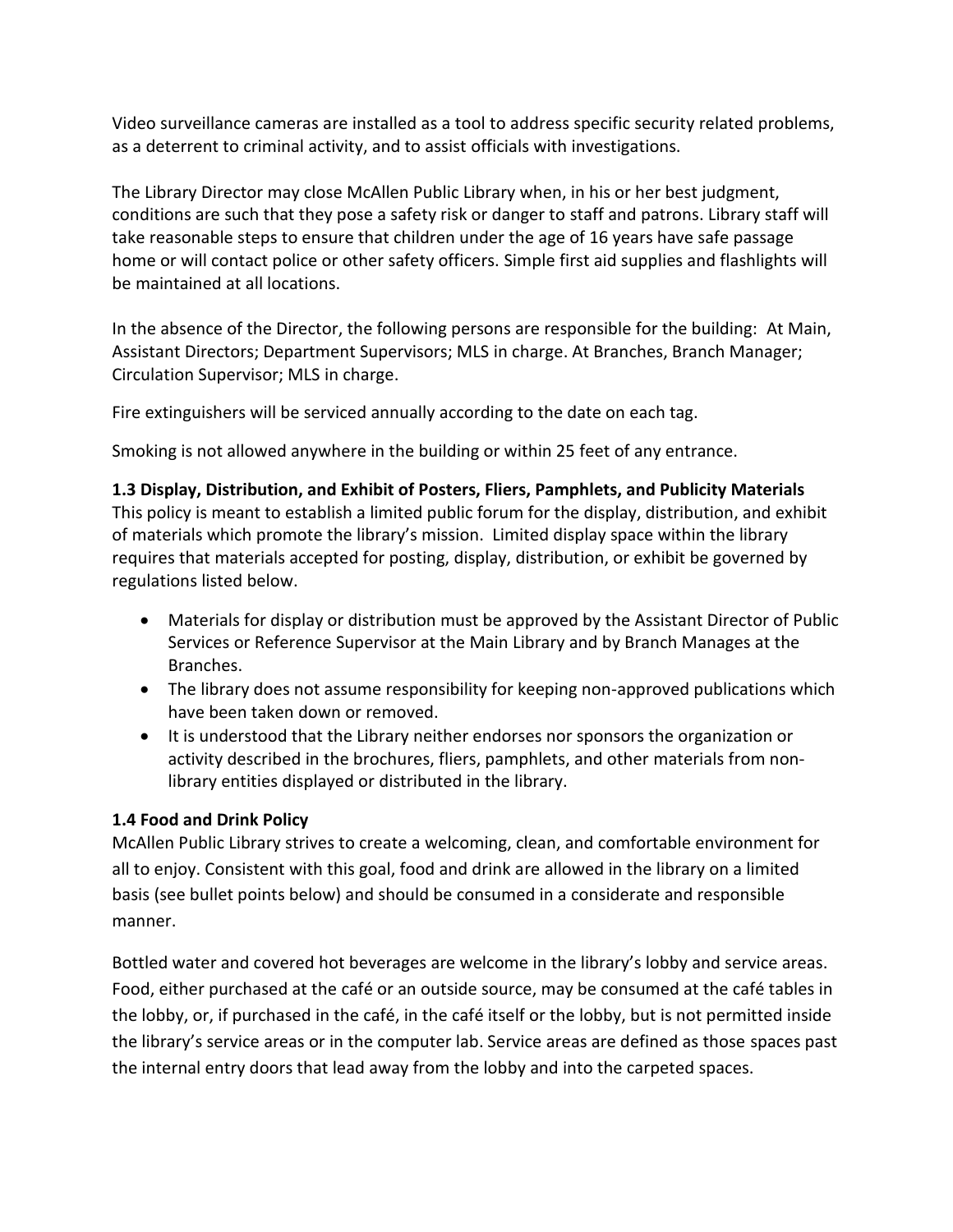Library patrons are expected to be responsible for food and/or drink consumed in the library. Trash should be disposed of in the provided receptacles. Spills must be reported immediately to any service desk so arrangements may be made for the appropriate clean-up.

Food-Friendly and Food-Free Zones:

- The café in the Library is the Library's exclusive caterer for all events held in the the Meeting Center, the spaces inside the library which are available for rental.
- Covered beverages and bottled beverages with screw caps are allowed in the library's service areas and Study Rooms.
- Canned beverages are not permitted inside the library's service areas, but may be consumed in the lobby and outdoor spaces.
- Food may be consumed at the café tables in the lobby, or, if purchased in the café, in the café itself or the lobby.
- No food or drink is permitted in the Computer Lab.
- No food is permitted in Study Rooms.
- Food and drink may be permitted as part of library programming at the discretion of the Director.
- Adherence to this policy will help ensure that the library continues to be a clean and welcoming facility for all to enjoy.

| <b>MEETING CENTER</b> | <b>LOBBY</b>   | <b>COMPUTER LAB</b> | <b>STUDY ROOMS</b> | <b>SERVICE AREAS</b> |
|-----------------------|----------------|---------------------|--------------------|----------------------|
|                       |                |                     |                    |                      |
| Catered food and      | Food and drink |                     | Covered beverages  | Covered beverages    |
| drink from the        | allowed.       |                     | and bottled        | and bottled          |
| Library's café is     |                |                     | beverages allowed. | beverages allowed.   |
| allowed.              |                |                     |                    |                      |
|                       |                | No food or drink    | No food allowed.   | No food allowed.     |
|                       |                | allowed.            |                    |                      |

# **FOOD-FRIENDLY OR FOOD FREE AT-A-GLANCE GUIDE.**

# **1.5 Public Behavior**

The Library has adopted this Public Behavior in the Library Policy for the safety and comfort of all who use the library. For the purpose of this policy, the library is defined as the building, the parking lot, and the grounds. Library users who violate the Public Behavior Policy may be subject to suspension of their library privileges, exclusion from the library, and/or legal action.

For the most effective use of the library, patrons are expected to observe the rules of common courtesy. Those using and working in the library have the right to expect a safe, comfortable environment that supports library services. Patrons who violated the Public Behavior Policy will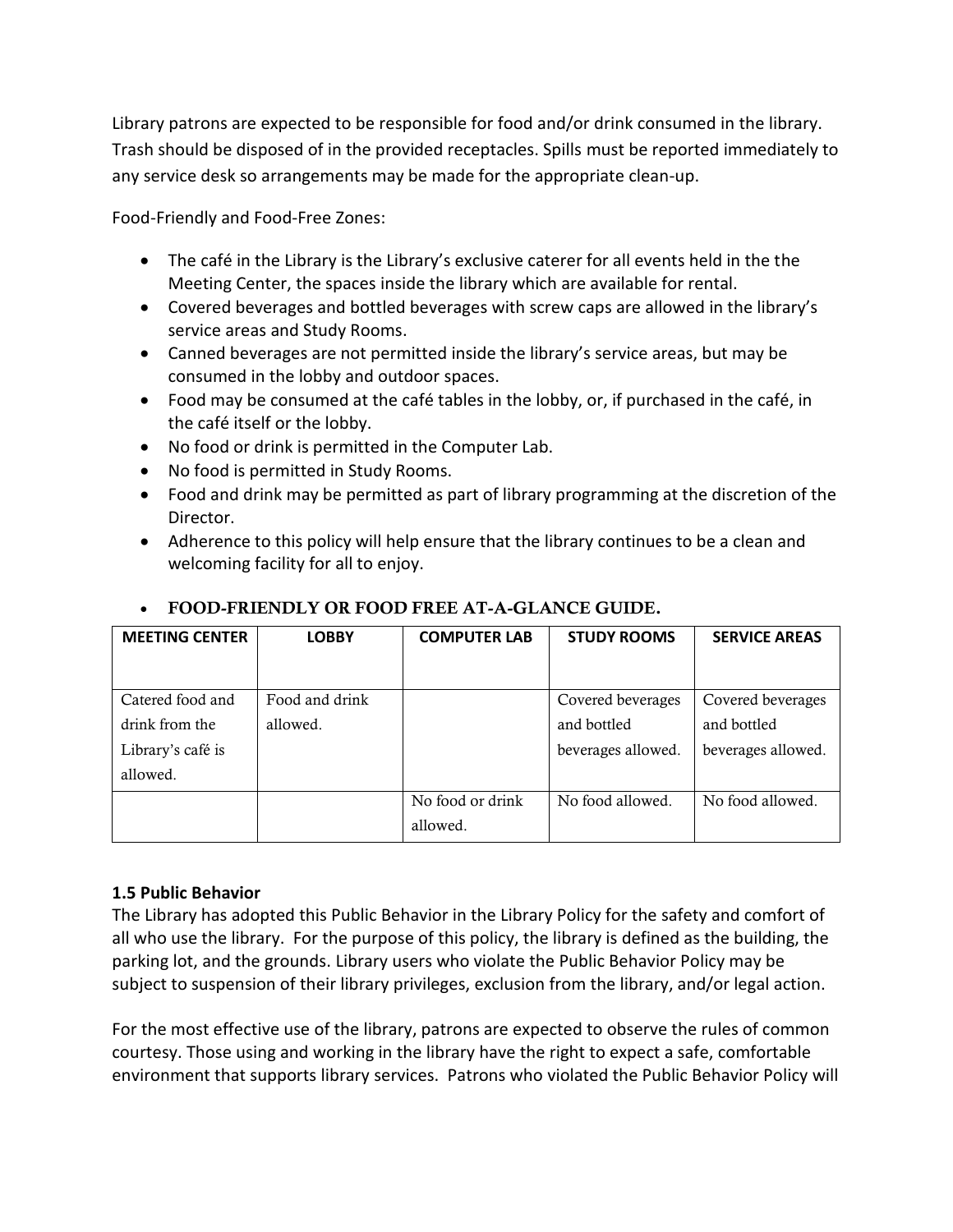be issued a warning or may be asked to leave the Library. Appeals relating to suspension of library service privileges shall be made in writing to the Library Director.

Visitors are welcome to plug their phone or computer devices into an outlet in the interior public area. To avoid trip hazards, patrons should not sit on the floor while their device is charging. Patrons are responsible for the safety of their personal electronic devices. The Library is not responsible for personal items that are lost, stolen, or damaged on Library premises. Items left unattended may be removed.

Visitors may not obstruct aisles, entrances, or reading areas with personal belongings including when charging personal devices. This includes actions and items that block access or exits to Library premises or create safety hazards.

The Lobby Gallery space is designed to showcase national and international artists. The benches provided are for pausing to admire the artwork. Café tables are provided for dining only. The Lobby Gallery space is not designed for all-day guests. Visitors who intend to spend more than a few minutes in the Lobby Gallery are invited to come into the interior space of the Library to take advantage of our many resources, including a computer lab, outlets to charge phones, and public reading areas.

Visitors are expected to engage in Library-related services.

Prohibited conduct includes:

- Engaging in conduct that interferes with other library users.
- Abusive or threatening language.
- Unhygienic behavior and activities that disturb other patrons. Visitors must wear clothing, including shirts and shoes in the Library. Odor must not be so offensive that it offends others.
- Sleeping and lying down on furniture. Patrons should be seated in an upright position and engaged in a library-related activity.
- Using public restrooms for bathing, shaving, washing hair, or other personal hygiene.
- Sleeping at outside entrances and alcoves.
- Creating excessive noise such as loud, boisterous talking or using personal electronic equipment at a volume that is audible to others, including using the phone on speaker.
- Cell phone calls should be brief, answered with a low voice tone, and kept to a minimum in public areas.
- Using library materials, equipment, furniture, fixtures, or the facilities in a manner outside of their intended use.
- Using skateboards or rollerblades on library grounds.
- Soliciting, petitioning, distributing materials, or canvassing on library premises.
- Disregarding the reasonable direction of the Library Director or designee.

Illegal Activities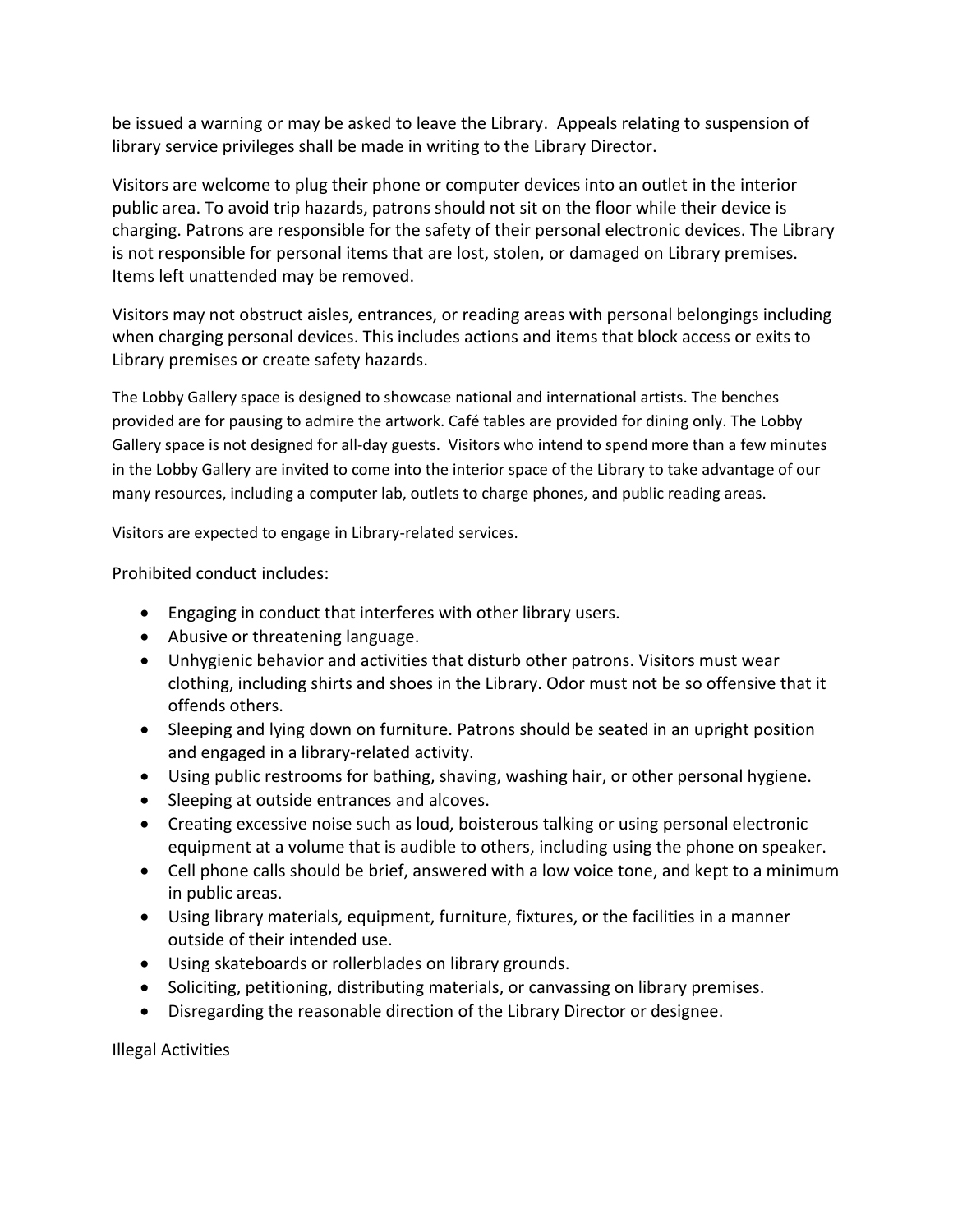- Committing or attempting to commit any activity that constitutes a violation of any federal, state, or local statute or ordinance.
- Engaging in sexual conduct or indecent behavior on library premises as defined under Texas Penal Law.
- Using controlled substances on library premises.
- Smoking or other use of tobacco inside the library, or within 10 feet of library facilities.
- Consuming alcoholic beverages on library grounds unless part of a scheduled event preapproved by the Library Director.

# **1.6 Social Media Policy**

The Library maintains a presence on several social media sites platforms such as Twitter, Facebook, and YouTube. These sites allow users to interact with the Library's profile. Although comments and posts are welcome on the Library's social media sites, postings containing any of the following will be removed:

- Obscene comments or hate speech
- Personal attacks, harassment or threatening language
- Potentially libelous statements
- Political directives
- Plagiarized or copyrighted material
- Commercial messages or spam
- Material that is deemed off-topic or inappropriate
- Private or personal information
- Falsification of identity
- Hyperlinks to material not directly related to the discussion
- Any illegal activity
- Solicitation for donations, or memberships or services requiring a fee
- Photos or other images that may fall in any of the above categories

The Library does not collect, maintain, or otherwise use the personal information stored on any third-party site in any way other than to communicate with users on that site. Users should be aware that third-party websites may have their own privacy policies. By posting any comments, the user agrees to indemnify McAllen Public Library and its representatives from and against all liabilities, damages, and costs incurred which arise out of or are related to the posted content.

# **1.7 Unattended Vulnerable Adult Policy**

The Library strives to provide a warm, welcoming and safe environment for all community members. The Library is particularly concerned for the safety of vulnerable adults in and around the Library. A vulnerable adult is an individual over the age of 18 who is mentally or physically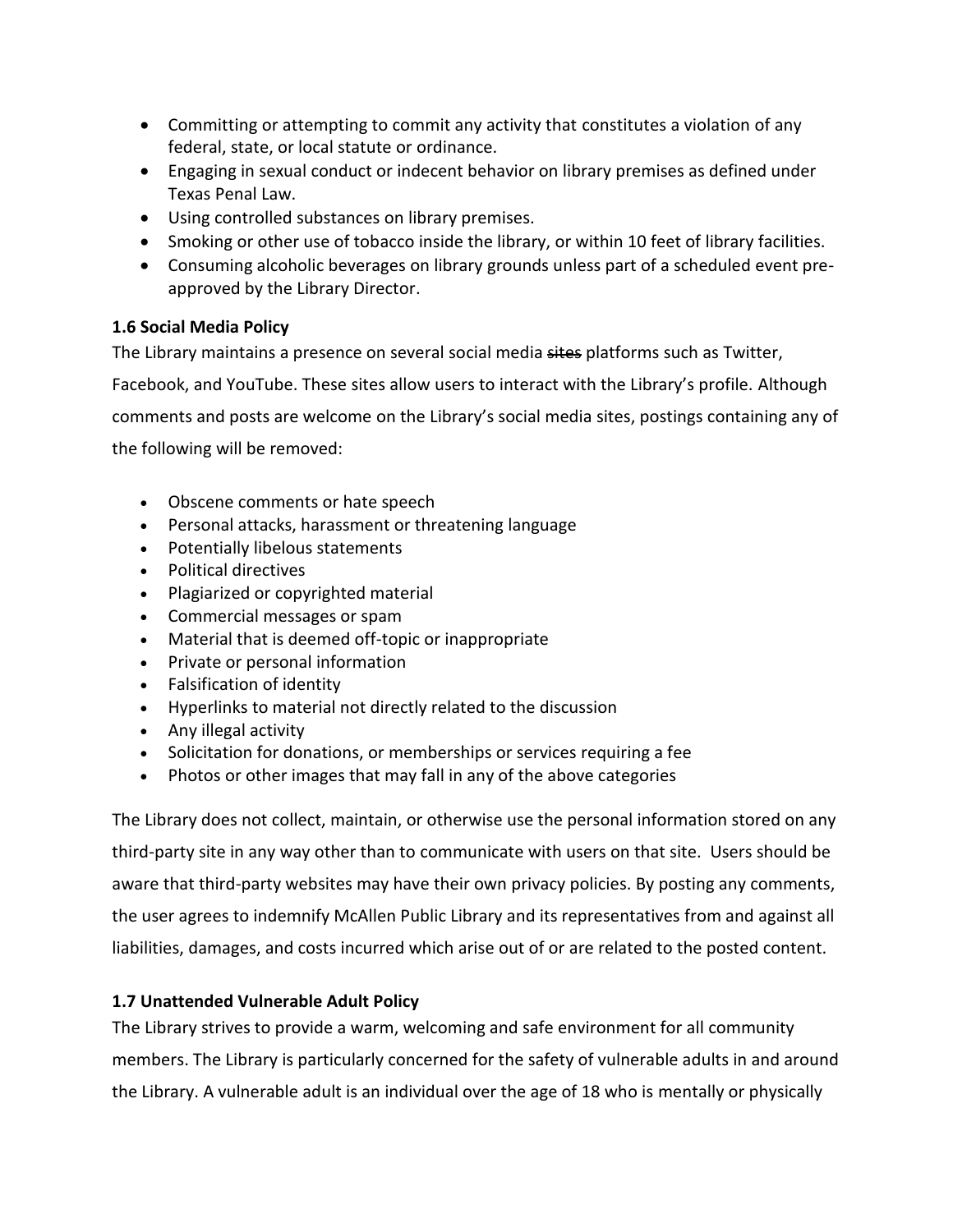challenged to a degree that significantly impairs the individual's ability to provide adequately for his/her own care or manage his/her own behavior without assistance.

A parent/guardian or caregiver 18 years of age or older must be responsible for monitoring the activities and managing the behavior of vulnerable adults during their Library visits. Staff cannot be expected to monitor or prevent vulnerable adults from leaving the building/grounds or to assume responsibility for monitoring their behavior.

#### **1.8 Internet and Wi-Fi Access**

The Library recognizes that computers and the Internet address the research, educational, and recreational needs of the public. The Library offers a public computer lab with print capability a copy machine, and a fax machine; a Children's computer lab, a Teen computer lab, and Wi-Fi throughout the main building and branches. All users with a library card from any Hidalgo County Library are allowed up to three hours of Internet use per day. Users who do not have the documents required to register for a full-access library card may register for an e-access only library card with a valid photo identification (U.S., Canada, Mexico). At the discretion of library staff, a 1-hour extension may be granted for educational or employment purposes..

Printing is available at a cost of .10 per black ink copy and .50 for color copies. Users approve all printing and are responsible for payment of a print job. Payment is required at the time of transaction. Users whose library patron accounts are blocked must pay fines before being allowed to use public computers.

Users should be aware that information on the Internet might be inaccurate, incomplete, dated or offensive to some individuals. The library strongly recommends that users evaluate the validity and appropriateness of information obtained via the Internet. Users who download data to the computer's desktop are strongly advised to delete it before signing off the computer. All Internet history is erased between user sessions, but downloaded data remains until the close of the operational day.

The user is responsible at all times for using the Internet appropriately. The library encourages parents/guardians to supervise their child's Internet sessions to ensure appropriate and safe access. Use of the Internet for unlawful purposes including, but not limited to, the production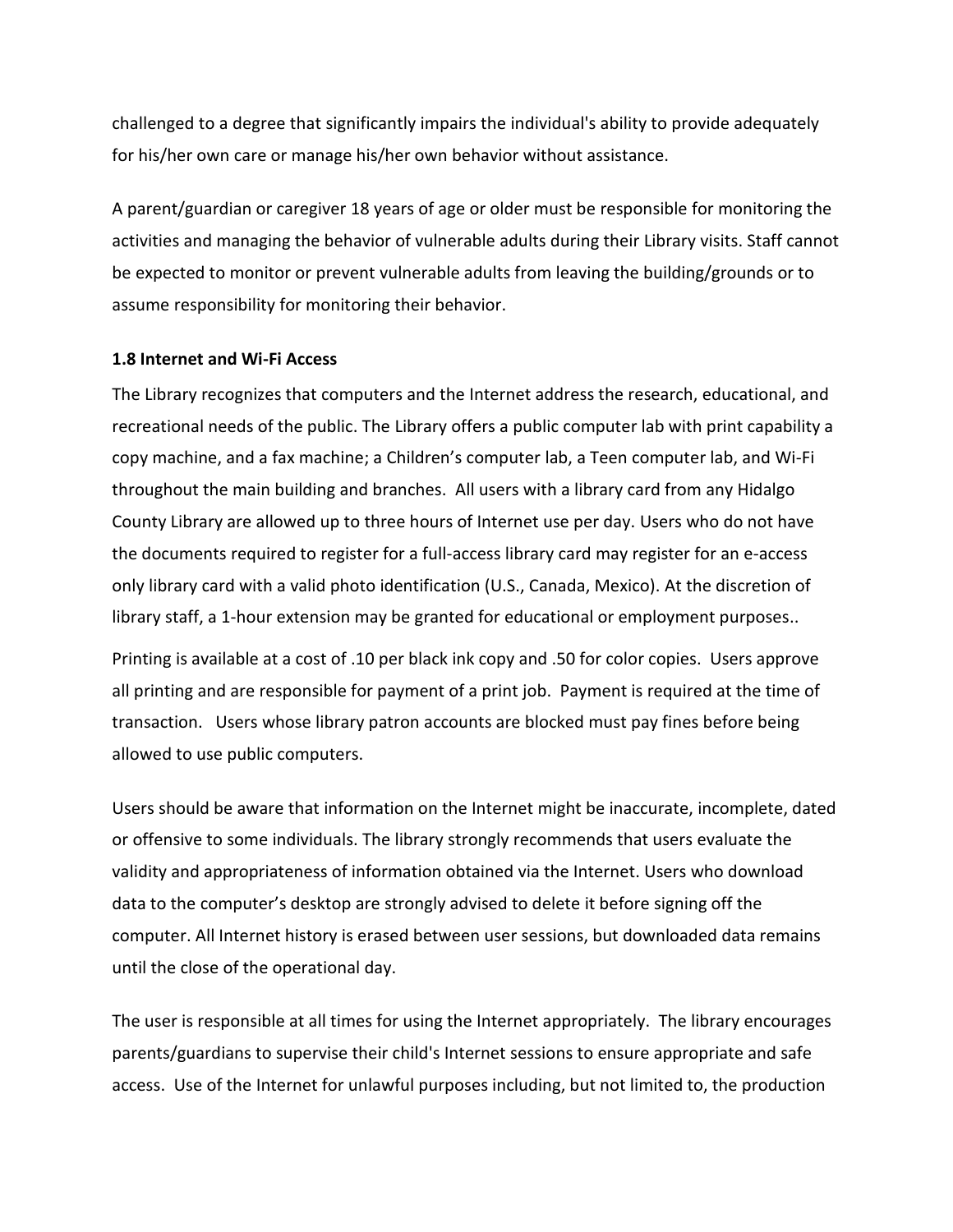or distribution of threatening material; expressions of bigotry, racism or hate; obscene or sexually explicit material; and material protected by trade secret is prohibited. The harassment of others is also prohibited.

McAllen Public Library staff offer limited assistance to computer users. Users in need of extended assistance are encouraged to enroll in a basic computer class at any of our locations.

McAllen Public Library is not responsible for the safety of personal belongings. Computer users must keep their belongings with them at all times, and are encouraged not to leave the area when charging cell phones or other devices. Food and drink are not permitted in the computer lab.

The library reserves the right to terminate an Internet session that disrupts library services or that involves user behavior that violates library policies. Violations include, but are not limited to:

- Any material deemed "harmful to minors" as defined by CIPA (Child Internet Protection Act).
- **•** Engaging in defamation.
- Knowingly uploading a harmful program or file.
- Uses that jeopardize the security of the library's network.
- Disclosing or sharing the user's library card information with others, or impersonating another user.

Users whose Internet sessions are terminated are entitled to an appeals process by stating their explanation in writing to the Library Director, and including their name, address, and phone number.

# **Wi-Fi Use**

The Library provides free Wi-Fi service at all locations.

# **Personal Use Only**

Patrons may use the service and technology provided by the City of McAllen for the sole purpose of accessing the Internet and certain online City services as described here. The City of McAllen will assign you an IP address each time you access the McAllen Public Library Wi-Fi is accessed, and it may change. You may not use the McAllen Public Wi-Fi for any other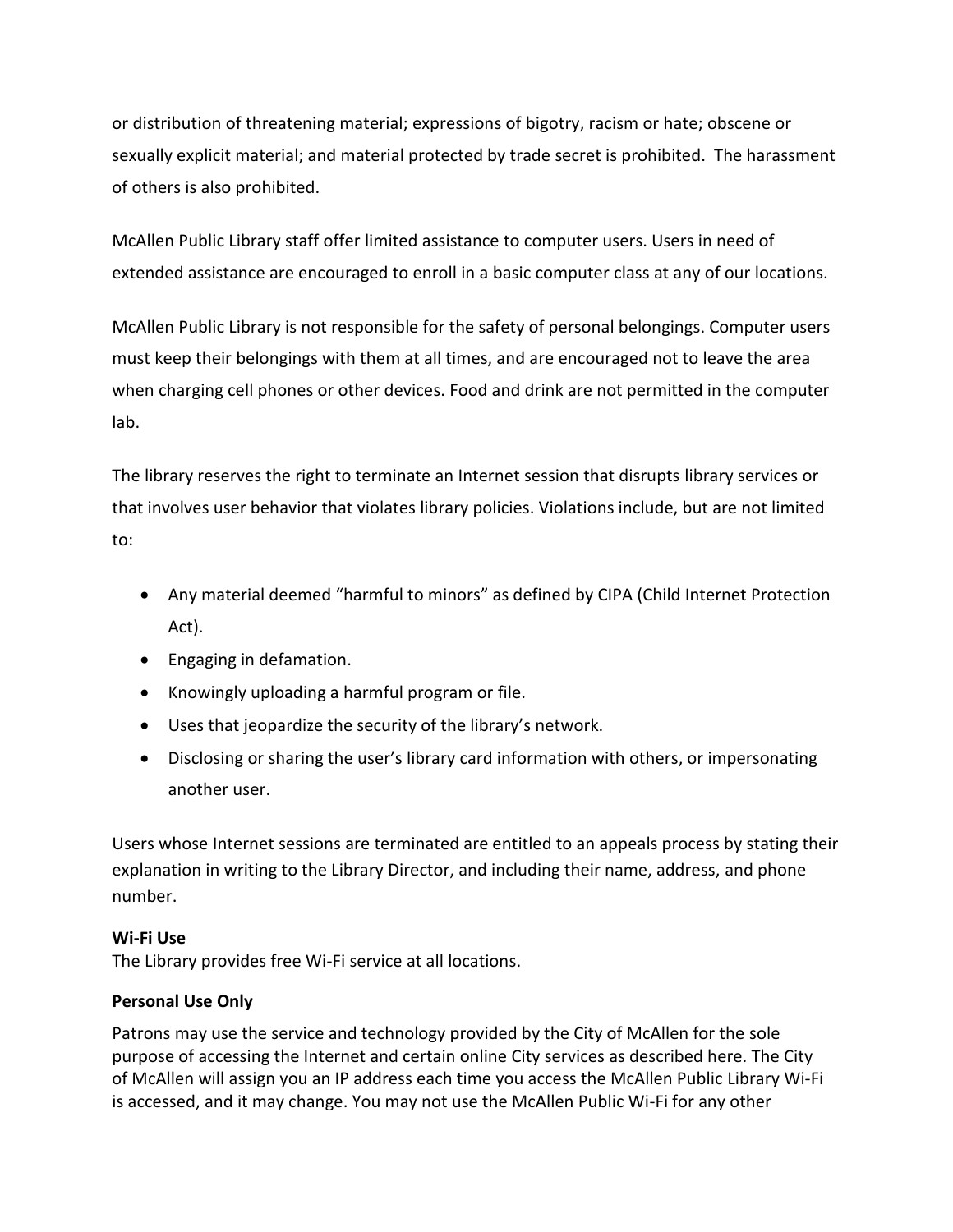reason, including reselling any aspect of the Public Wi-Fi service. Other examples of improper activities include, without limitation:

- Modifying, adapting, translating, or reverse engineering any portion of the McAllen Public Wi-Fi network
- Attempting to break security, access, tamper with or use any unauthorized areas of the McAllen Public Wi-Fi
- Attempting to collect or maintain any information about other users of the McAllen Public Wi-Fi (including usernames and/or email addresses) or other third parties for unauthorized purposes
- Creating or transmitting unwanted electronic communications such as "spam," or bulk commercial messages to other users or otherwise interfering with other user's enjoyment of the service
- Engaging in any activity that infringes or misappropriates the intellectual property, publicity, privacy or other proprietary rights of others, including patents, copyrights, trademarks, service marks, trade secrets, or any other proprietary right of any third party, or that is defamatory, objectionable, unlawful or promotes or encourages illegal activity
- The transfer of technology, software, or other materials in violation of applicable export laws and regulations, including but not limited to the U.S. Export Administration Regulations and Executive Orders
- Distribution of any Internet viruses, worms, pinging, flooding, mail bombing, denial of service attacks, defects, Trojan horses or other items of a destructive nature
- Accessing illegally or without authorization computers, accounts, equipment or networks belonging to another party, or attempting to penetrate security measures of another system. This includes any activity that may be used as a precursor to an attempted system penetration, including but not limited to port scans, stealth scans or other information gathering activity; or
- Using McAllen Public Wi-Fi for any unlawful, harassing, abusive, criminal or fraudulent purpose. We have the right to monitor, intercept and disclose any transmissions over or using our facilities, and to provide user information, or use records, and other related information under certain circumstances (for example, in response to lawful process, orders, subpoenas, or warrants, or to protect our rights, users or property)

# **Changes in City of McAllen Terms of Service and McAllen Public Wi-Fi; Termination**

We may modify or terminate the McAllen Public Wi-Fi service and these Terms of Service and any accompanying policies, for any reason, and without notice, including the right to terminate the service with or without notice. Please review these City of McAllen Terms of Service from time to time so that you will be apprised of any changes. Upon any such termination, any and all rights granted by City of McAllen to you shall terminate.

To read the full City of McAllen Wi-Fi Terms of Use Policy, click here: <http://www.mcallen.net/departments/it/wifi.aspx>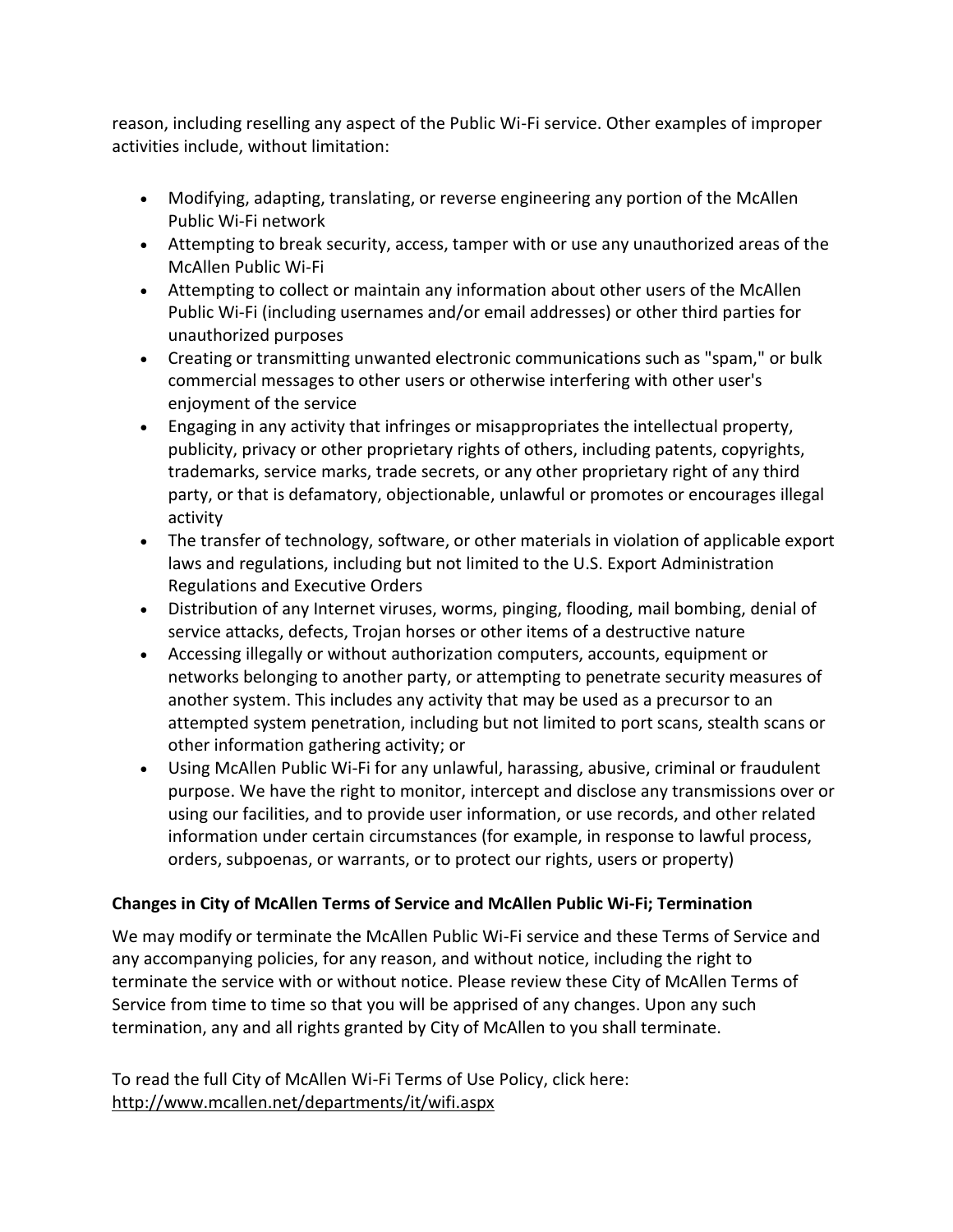#### **1.9 ADA Compliance**

The Library strives to provide equal access to all library facilities, activities, and programs in adherence to the Americans with Disabilities Act of 1990. The library provides a fleet of modern mobility scooters for patrons to use at will. Individuals with service animals are welcome. Questions about ADA compliance, concerns, or suggestions about accessibility of library facilities, activities, and programs should be addressed to the Library Director.

#### **1.10 Data Privacy**

The Library is committed to protecting the privacy of our patrons. We limit requests for personal information to that which is necessary to conduct standard library business. Personal information gathered, such as name, address, telephone number, cell phone number, email address, photograph, and driver's license number will be used only for the purposes of identification and accountability for library materials, such as the collection of fines and fees owed to the library.

Non-personal information about visits to the library's website or use of electronic resources may be collected to calculate usage statistics. No personal information collected is connected to user information.

#### **1.11 Library Volunteers**

The mission of McAllen Public Library Advocates is to promote literacy, support and strengthen the Library and its branches, provide a means for the public to recycle their books, and promote fellowship among its members.The Library welcomes new members who wish to support the Library's goals.

McAllen Public Library provides opportunities for volunteers to participate in the operation of the Library's used bookstore, special programs and projects. All interested persons 16 years and older must apply to be a volunteer by filling out an application with the City of McAllen Human Resources Office at McAllen City Hall (956-681-1045). The application process includes permission for the City of McAllen to conduct a background check and may include a short interview. The Library reserves the right to decline the services of any volunteer.

Volunteers are expected to act in accordance with all Library directives and policies, follow all directions and instructions by the supervising staff member, and reflect positive customer service attitudes to all Library patrons and staff. The Library does not compensate volunteers through wages, benefits, reimbursement of expenses, or any other form of compensation. Library volunteers are not considered to be employees of the Library. The Library reserves the right to discontinue volunteer opportunities or terminate the services of any individual volunteer or volunteer group without prior notice at the discretion of the Library Director or the Director's designee.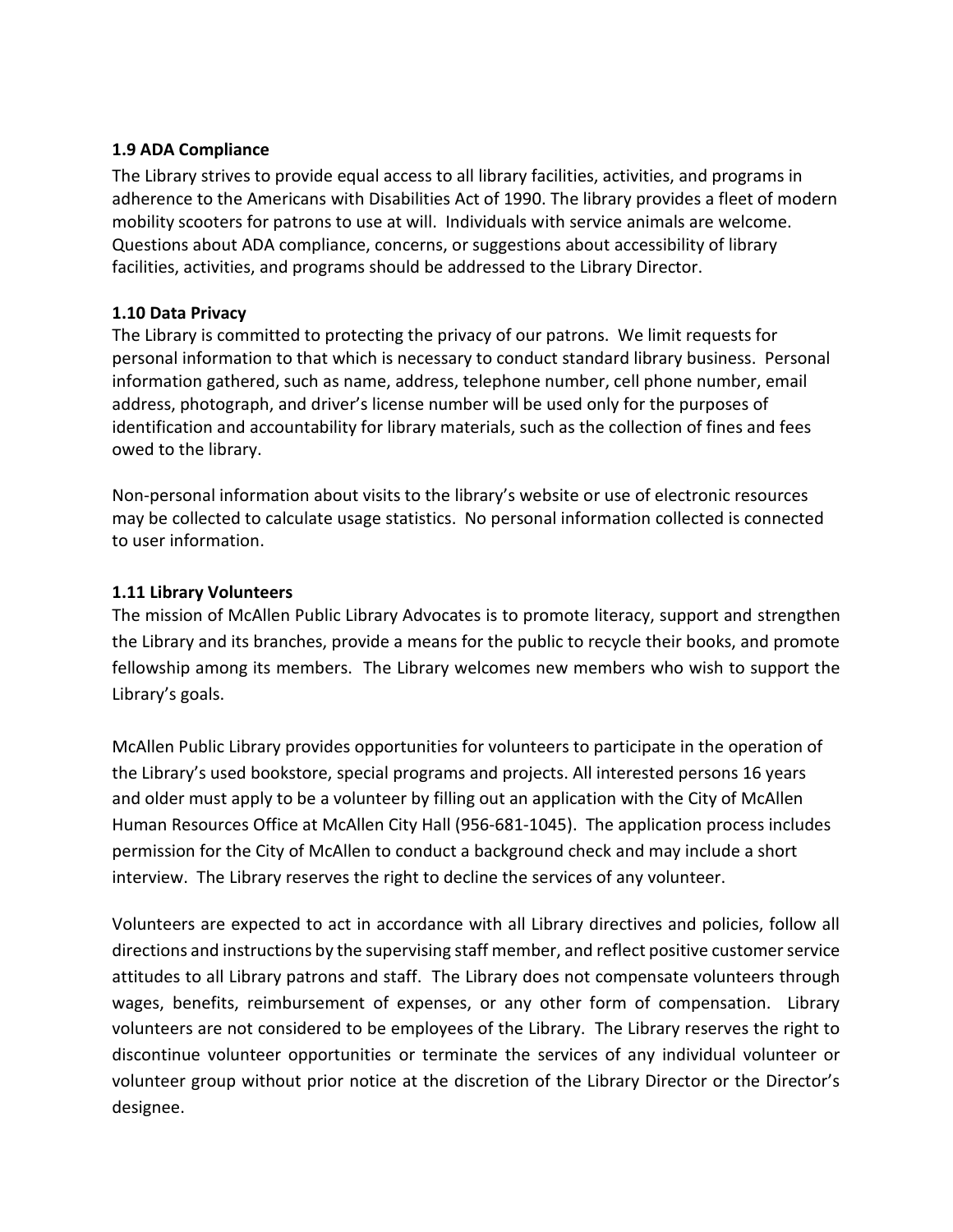All donations received by volunteers or Library staff shall become property of the City of McAllen.

#### **1.12 Bookstore Donations**

McAllen Public Library encourages and welcomes donation of materials (books and audiovisual materials) unconditionally and without restrictions.

At the request of the Director or designee, a donation may be considered for the library's collection. In that case, the library applies the same criteria for evaluating gift items as it does to purchased materials. Library Staff will evaluate donated materials to determine whether it will be added to the library's collection or routed to the bookstore for sale.

Donated materials will be received at the Welcome Desk. Any donations more than a few boxes must be received through the loading dock. Check frequently for changes in donation days and times.

If the donor wishes, bookstore staff will provide a receipt. Neither bookstore nor library staff can assign a value to any materials donated.

#### **Library Bill of Rights**

The American Library Association affirms that all libraries are forums for information and ideas, and that the following basic policies should guide their services.

I. Books and other library resources should be provided for the interest, information, and enlightenment of all people of the community the library serves. Materials should not be excluded because of the origin, background, or views of those contributing to their creation.

II. Libraries should provide materials and information presenting all points of view on current and historical issues. Materials should not be proscribed or removed because of partisan or doctrinal disapproval.

III. Libraries should challenge censorship in the fulfillment of their responsibility to provide information and enlightenment.

IV. Libraries should cooperate with all persons and groups concerned with resisting abridgment of free expression and free access to ideas.

V. A person's right to use a library should not be denied or abridged because of origin, age, background, or views.